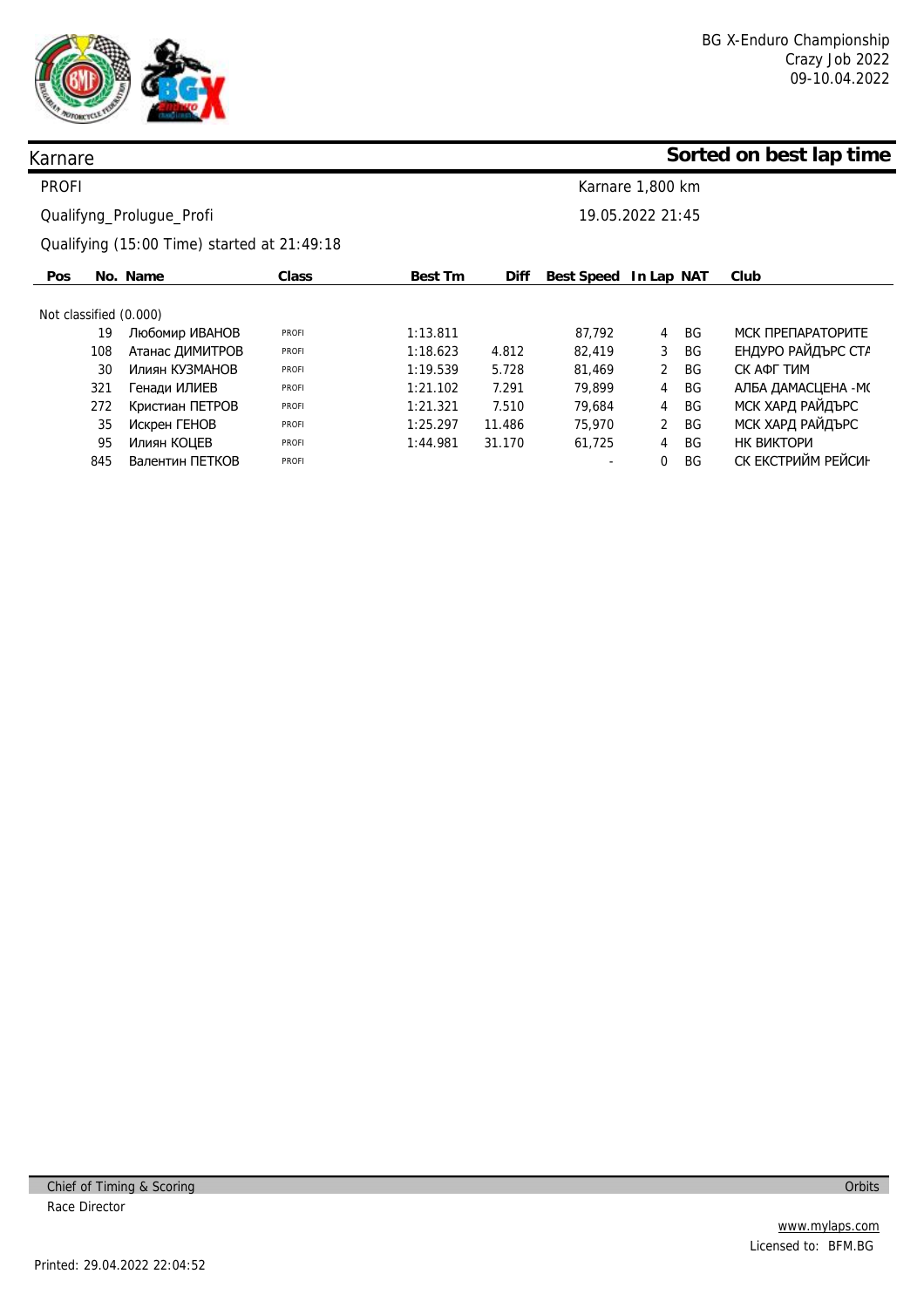

### **Sorted on best lap time**

| Karnare 1.800 km |  |
|------------------|--|
| 19.05.2022 21:30 |  |

Qualifying (15:00 Time) started at 21:31:29

| Pos                    |     | No. Name            | <b>Class</b>  | Best Tm   | <b>Diff</b> | Best Speed In Lap NAT |                |           | Club                |
|------------------------|-----|---------------------|---------------|-----------|-------------|-----------------------|----------------|-----------|---------------------|
|                        |     |                     |               |           |             |                       |                |           |                     |
| Not classified (0.000) |     |                     |               |           |             |                       |                |           |                     |
|                        | 15  | Мартин МАРИНОВ      | <b>EXPERT</b> | 1:24.615  |             | 76,582                | 4              | <b>BG</b> | СК ЕКСТРИЙМ РЕЙСИН  |
|                        | 212 | Мартин ПЕТКОВ       | <b>EXPERT</b> | 1:26.508  | 1.893       | 74,906                | 3              | <b>BG</b> | СК ЕКСТРИЙМ РЕЙСИН  |
|                        | 102 | Атанас АНГЕЛОВ      | <b>EXPERT</b> | 1:26.714  | 2.099       | 74,728                | 4              | <b>BG</b> | МСК ХАРД РАЙДЪРС    |
|                        | 402 | <b>IZZET KAZDAL</b> | <b>EXPERT</b> | 1:26.847  | 2.232       | 74,614                | 6              | TR        | Turkey              |
|                        | 715 | Христо ГЕОРГИЕВ     | <b>EXPERT</b> | 1:26.881  | 2.266       | 74,585                | 3              | <b>BG</b> | ЕК ЛУДА РАБОТА      |
|                        | 810 | Валентин МИЛЕВ      | <b>EXPERT</b> | 1:27.387  | 2.772       | 74,153                | 4              | BG        | АЛБА ДАМАСЦЕНА - М( |
|                        | 400 | Иван ГЕНЧЕВ         | <b>EXPERT</b> | 1:27.760  | 3.145       | 73,838                | 3              | <b>BG</b> | АЛБА ДАМАСЦЕНА - М( |
|                        | 11  | Иван ПЕЧЕВ          | <b>EXPERT</b> | 1:31.113  | 6.498       | 71,120                | 1              | <b>BG</b> | МСК ХАРД РАЙДЪРС    |
|                        | 134 | Красимир БОШНАКОВ   | <b>EXPERT</b> | 1:34.610  | 9.995       | 68,492                | 3              | <b>BG</b> | СК ЕКСТРИЙМ РЕЙСИН  |
|                        | 403 | <b>ISLAM YILDIZ</b> | <b>EXPERT</b> | 1:34.855  | 10.240      | 68,315                | 3              | <b>TR</b> | Turkey              |
|                        | 18  | Станислав ПОПОВ     | <b>EXPERT</b> | 1:36.239  | 11.624      | 67,332                | 3              | BG        | МОТО ДРУЖИНА БАНС   |
|                        | 393 | Симеон НЕНКОВ       | <b>EXPERT</b> | 1:39.630  | 15.015      | 65,041                | 3              | BG        | МОТО ДРУЖИНА БАНС   |
|                        | 117 | Димитър ХРИСТОВ     | <b>EXPERT</b> | 1:41.981  | 17.366      | 63,541                | 4              | <b>BG</b> | МСК ХАРД РАЙДЪРС    |
|                        | 518 | Камен ДОЧЕВ         | <b>EXPERT</b> | 1:42.039  | 17.424      | 63,505                | 3              | <b>BG</b> | АЛБА ДАМАСЦЕНА - М( |
|                        | 308 | Иван ИВАНОВ         | <b>EXPERT</b> | 1:42.664  | 18.049      | 63,119                | 4              | <b>BG</b> | МСК ПРЕПАРАТОРИТЕ   |
|                        | 125 | Десислав ЦЕКОВ      | <b>EXPERT</b> | 1:45.013  | 20.398      | 61,707                | 2              | <b>BG</b> | МСК ХАРД РАЙДЪРС    |
|                        | 979 | Саво ВЕНКОВ         | <b>EXPERT</b> | 1:48.273  | 23.658      | 59,849                | 1              | <b>BG</b> | МСК ПРЕПАРАТОРИТЕ   |
|                        | 292 | Светослав ХРИСТОВ   | <b>EXPERT</b> | 2:18.422  | 53.807      | 46,813                | $\overline{2}$ | <b>BG</b> | СК КЪРТАЧИТЕ        |
|                        | 211 | Стефан БРАТОВ       | <b>EXPERT</b> | 1:52.341  | 27.726      | 57,682                | 2              | <b>BG</b> | АЛБА ДАМАСЦЕНА - М  |
|                        | 40  | Мирослав ХРИСТОВ    | <b>EXPERT</b> | 1:53.309  | 28.694      | 57,189                | $\overline{2}$ | <b>BG</b> | АЛБА ДАМАСЦЕНА - М( |
|                        | 765 | Максим ИВАНОВ       | <b>EXPERT</b> | 2:09.582  | 44.967      | 50,007                | 3              | <b>BG</b> | СК КЪРТАЧИТЕ        |
|                        | 168 | Светломир БОНЕВ     | <b>EXPERT</b> | 2:17.085  | 52.470      | 47,270                | 1              | <b>BG</b> | МСК ХАРД РАЙДЪРС    |
|                        | 613 | Светослав ПАШЕВ     | <b>EXPERT</b> | 3:03.697  | 1:39.082    | 35,275                | 1              | <b>BG</b> | МСК ХАРД РАЙДЪРС    |
|                        | 31  | Христо МИХОВ        | <b>EXPERT</b> | 11:16.559 | 3:51.944    | 9,578                 | 1              | <b>BG</b> | МСК ХАРД РАЙДЪРС    |
|                        | 95  | Илиян КОЦЕВ         | <b>EXPERT</b> |           |             |                       | 0              | BG        | НК ВИКТОРИ          |
|                        |     |                     |               |           |             |                       |                |           |                     |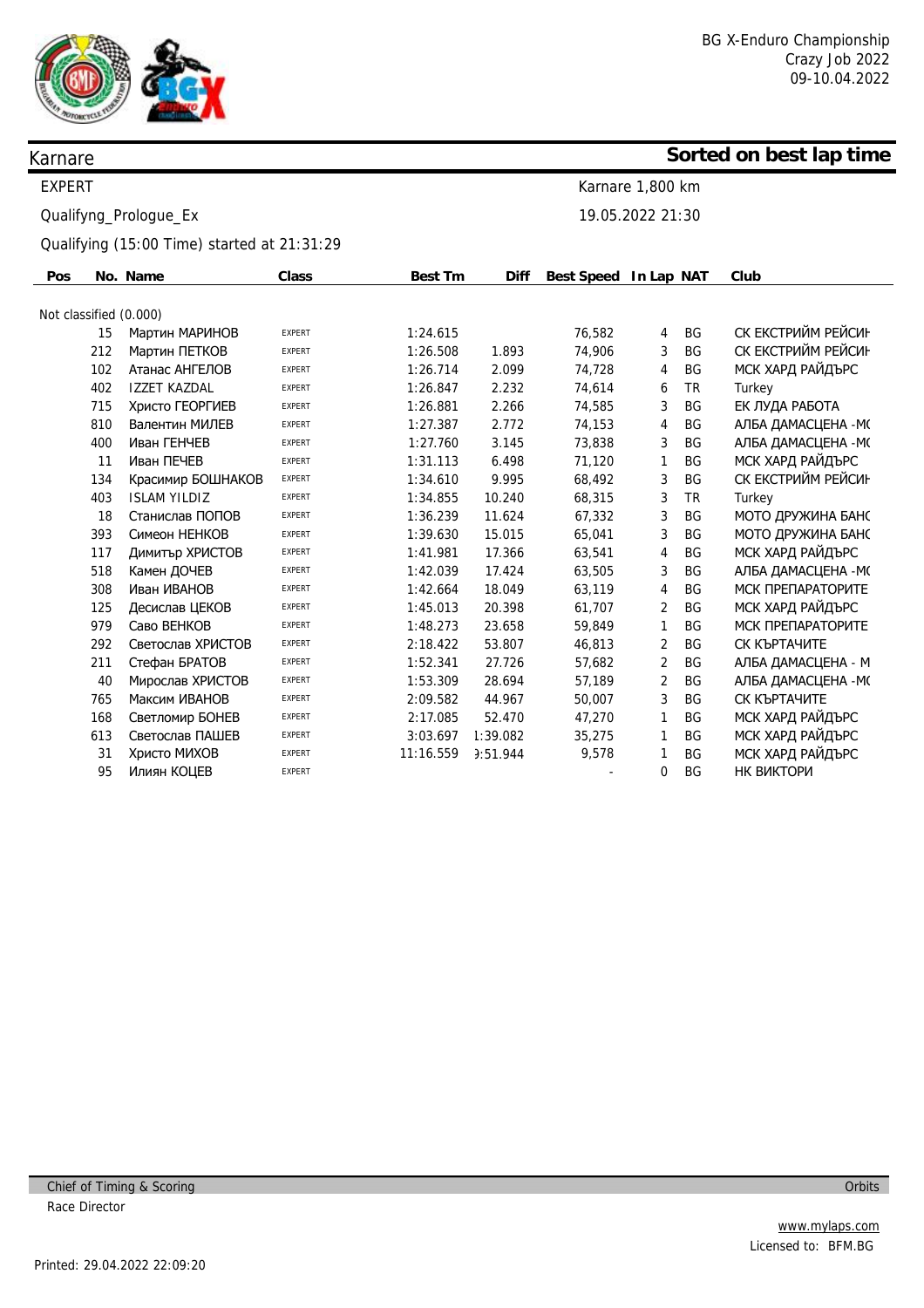

### **Sorted on best lap time**

| <b>SENEIOR</b>             |     |                                             |                |                | Karnare 1,800 km |                          |   |           |                    |  |  |
|----------------------------|-----|---------------------------------------------|----------------|----------------|------------------|--------------------------|---|-----------|--------------------|--|--|
| Qualifyng_Prolugue_Seneior |     |                                             |                |                | 19.05.2022 21:15 |                          |   |           |                    |  |  |
|                            |     | Qualifying (15:00 Time) started at 21:22:45 |                |                |                  |                          |   |           |                    |  |  |
| <b>Pos</b>                 |     | No. Name                                    | Class          | <b>Best Tm</b> | Diff             | Best Speed In Lap NAT    |   |           | Club               |  |  |
| Not classified (0.000)     |     |                                             |                |                |                  |                          |   |           |                    |  |  |
|                            | 70  | Стоян ПАЧАРОЗОВ                             | <b>SENEIOR</b> | 1:29.084       |                  | 72.740                   |   | <b>BG</b> | МСК ЕКС ЕНДУРО КЪР |  |  |
|                            | 401 | SULEYMAN AYDIN                              | <b>SENEIOR</b> | 1:43.620       | 14.536           | 62.536                   | 2 | <b>TR</b> | Turkey             |  |  |
|                            | 176 | Пламен ЯНКОВ                                | <b>SENEIOR</b> | 6:11.530       | 4:42.446         | 17,441                   |   | BG        | МСК ЕКС ЕНДУРО КЪР |  |  |
|                            | 115 | Ивайло ЙОРДАНОВ                             | <b>SENEIOR</b> |                |                  | $\overline{\phantom{a}}$ | 0 | BG        | МОТО КЛУБ ЕНДУРО   |  |  |